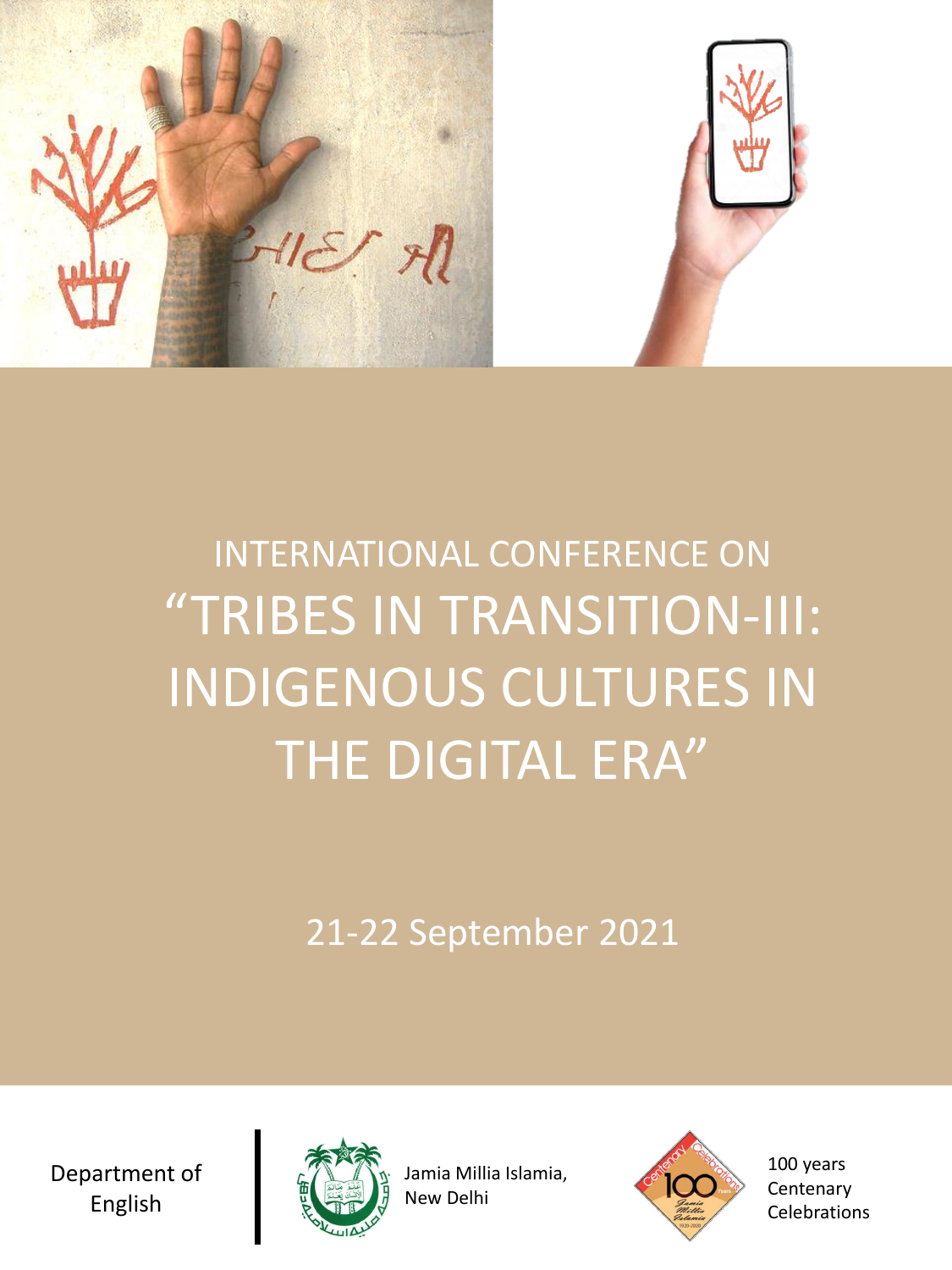

## Concept Note

The word "tribe" conjures up in most people's minds images of primitive societies – societies which represent an earlier stage in the evolution of the human race and often disappear with the advent of civilization. Then there are some modern sociologists like Desmond Morris and Peter Marsh who tell us that "tribalism" persists in modern societies, that man is actually "a tribal animal" (*Tribes*, 6). However, since the colonial period, "tribe" has not been used as an innocuous sociological term but has acquired distinct ideological connotations. Beginning as part of the colonial vocabulary of administration, it later served to perpetuate certain stereotypical images of such tribal communities. Many creative representations of them in literature, art and audio-visual media have also reflected similar concepts, though the motivations behind them might have been different.

In the latter part of the twentieth century, all over the world the concept of tribe came in for a lot of critical attention. While some scholars rejected the term "tribe" because of the difficulty involved in defining it precisely, others, especially African scholars, objected to the negative connotations it acquired in the colonial context. Central to this debate was the western assumption of a clear dichotomy between the 'primitive' and the 'civilized' which was inherent in colonial anthropology. A similar dichotomy was also present in Indian anthropology during the nineteenth and early twentieth centuries, but a parallel stream is found to have emerged with the growth of the nationalist discourse on minority communities. The nationalist discourse refuted the colonial view of India as a "mélange of communities" by emphasizing the assimilative nature of these minority communities. Another divergent stream is found in Verrier Elwin's works on the Central Indian tribes, which popularized the romantic view and provoked hostility from the nationalist camp by emphasizing the *essential difference* between tribal culture and mainstream Indian culture *–* though he later attempted an integration between the two. Also during these years, a similar romanticizing trend was seen in many visual representations of the tribal, particularly in the photographs of Sunil Janah and the paintings of Jamini Roy. This was followed much later by the cinematic representation of Satyajit Ray.



Department of English Jamia Millia Islamia, New Delhi



100 years Centenary Celebrations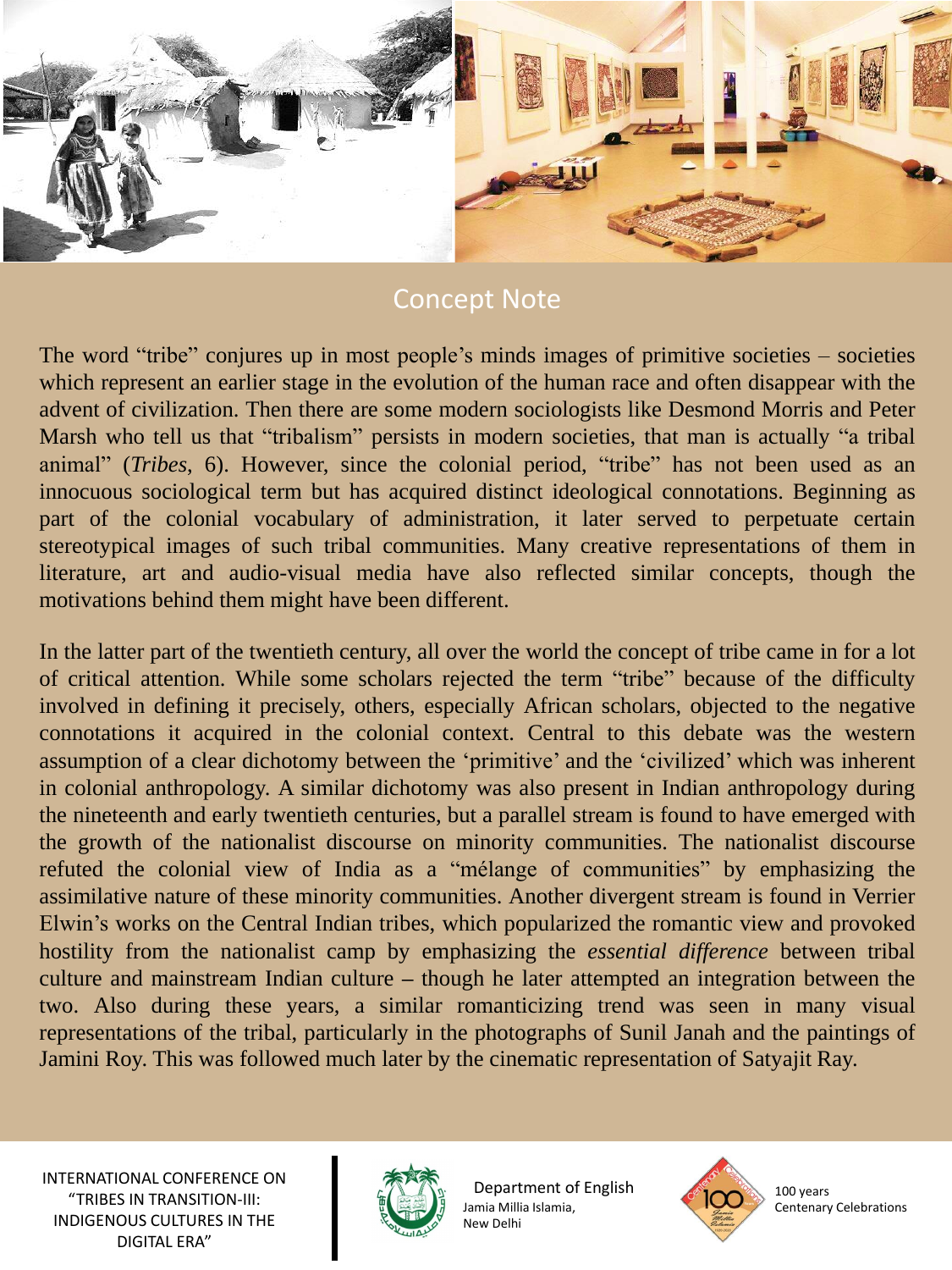In many of these literary and visual texts in India, the tribal characters were viewed as peripheral beings that lived in a 'primitive' world which became an idealized site for an alternative culture. This alternative culture, in each case, was juxtaposed with what was seen as mainstream culture and, consequently, these texts often reflected the author's ideological stance in relation to the value-system of the mainstream culture. Such representations of the tribal in literature and the visual arts often faced the danger of degenerating into abstractions. While playing the role of the ontological Other, the 'primitive' tribal tended to get separated from his immediate socio-economic and political context. This was accentuated by the fact that the novel/film/painting/photograph in which the tribal featured prominently, was not meant for his consumption; it was invariably read/viewed by people who belonged to a different social setting and could not relate to the context in which it was originally produced.

In their essay, "Towards a Theory of Minority Discourse", Abdul R. Jan Mohamed and David Lloyd have pointed out the damage inflicted on minority (and marginal) communities by the hegemonic discourse through its "interested celebration of differences". They write:

The pathos of hegemony is frequently marked by its interested celebration of differences, but only of differences in the anesthetized form of recreation. Detached from the site of their production, minority cultures become palatable…Cultural practices are an intrinsic element of the economic and political struggles of Third World and minority peoples… For many minorities, culture is not a mere superstructure; all too often, in an ironic twist of a Sartrean phenomenology, the physical survival of minority groups depends on the recognition of its culture as viable. (The Nature and Context of Minority Discourse, 5-6)

It is in this context that the International Conference on "Indigenous Cultures in the Digital Era" will deal with issues relating to tribal identity and representation. It will begin by looking at the impact of print and digital media in the preservation of oral cultures, and then examine the scope and direction of new courses such as Folklore Studies and Writings from the Margins being offered by some universities; it will examine the use of contemporary media forms including print media and audio-visual media (film, radio and TV shows, and voice-based platforms), and internet-based social media for story-telling, discussion and cultural performance; finally, it will attempt to trace the aesthetics of indigenous/ tribal cultures both as reflected in the dominant hegemonic discourse as well as in the alternative discourses emanating from various media sources and various ideological positions.

Dr. Ivy Imogene Hansdak Convener



Department of English Jamia Millia Islamia, New Delhi



100 years Centenary Celebrations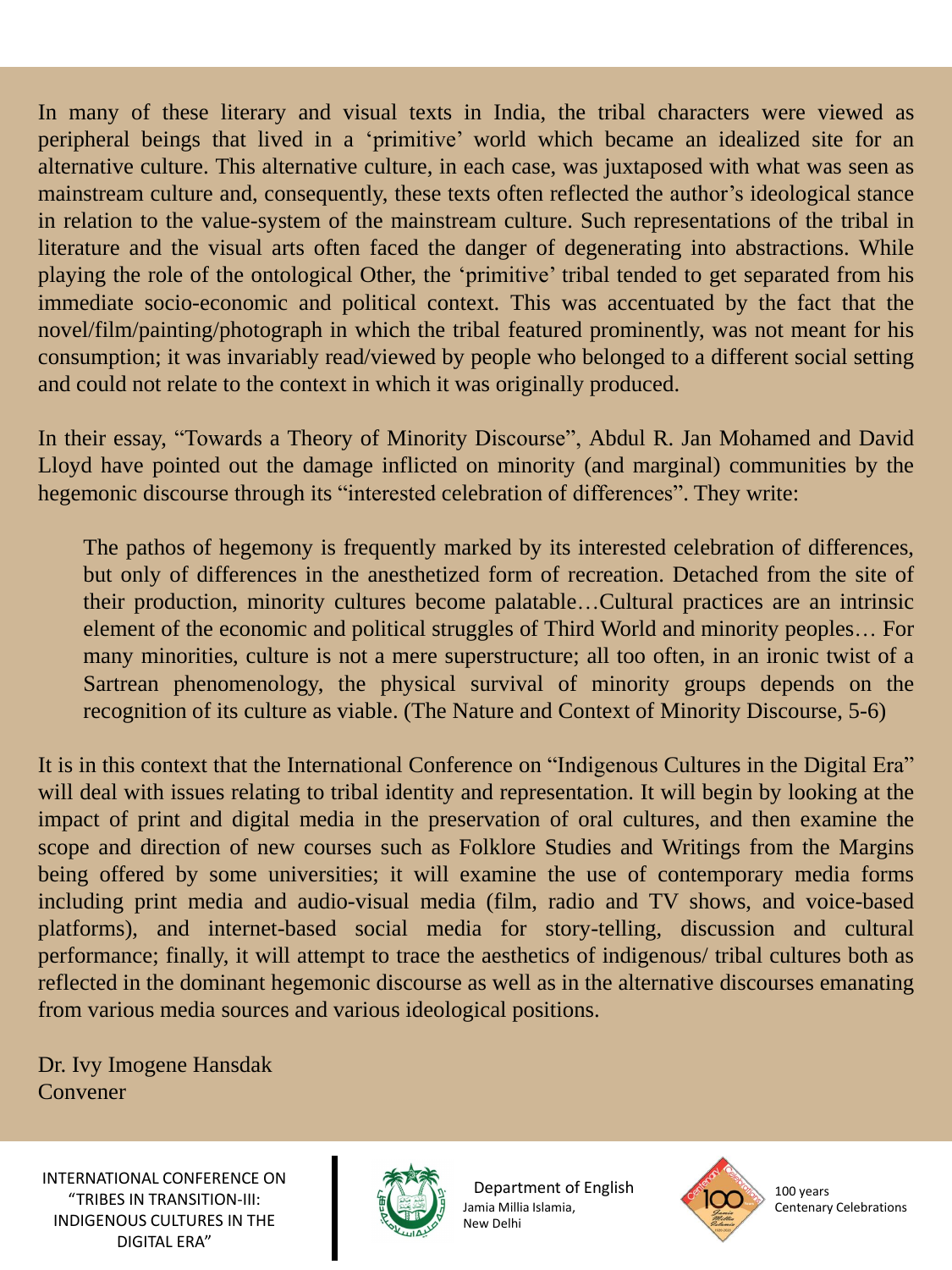## PROGRAMME Overview

#### Day 1

#### Day 2

| Keynote Speech: Padmashree Prof. Anvita                                  | Speakers:                                               |
|--------------------------------------------------------------------------|---------------------------------------------------------|
| Abbi                                                                     | Ms. Mridula Rashmi Kindo                                |
| Formerly Professor of Linguistics, Jawaharlal                            | Faculty member, IGNOU, New Delhi                        |
| Nehru University, New Delhi<br>& Author of Voices from the Lost Horizon: | Mr. Sunder Manoj Hembrom<br>Adivasi writer & translator |
| <b>Stories and Songs of the Great Andamanese</b>                         |                                                         |
|                                                                          | Mr. A.K. Pankaj                                         |
| Speakers:                                                                | writer & editor, Jharkhandi Bhasha Sahitya Sanskriti    |
| Dr. Peter Birkelund Andersen,                                            | Akhra                                                   |
| Faculty member, University of Copenhagen,                                |                                                         |
| <b>Denmark</b>                                                           | Dr. Gomati Bodra Hembrom                                |
| Prof. Indranil Acharya,                                                  | Faculty member, JMI, New Delhi                          |
| Faculty member, Vidyasagar University,                                   | Prof. Nikhila H                                         |
| <b>West Bengal</b>                                                       | Faculty member, EFL University, Hyderabad               |
|                                                                          | <b>Prof. Markus Schleiter</b>                           |
|                                                                          | Faculty member, University of Münster, Germany          |

Valedictory Speech: Prof. Esther Syiem, North East Hill University, Shillong, Meghalaya



Department of English Jamia Millia Islamia, New Delhi

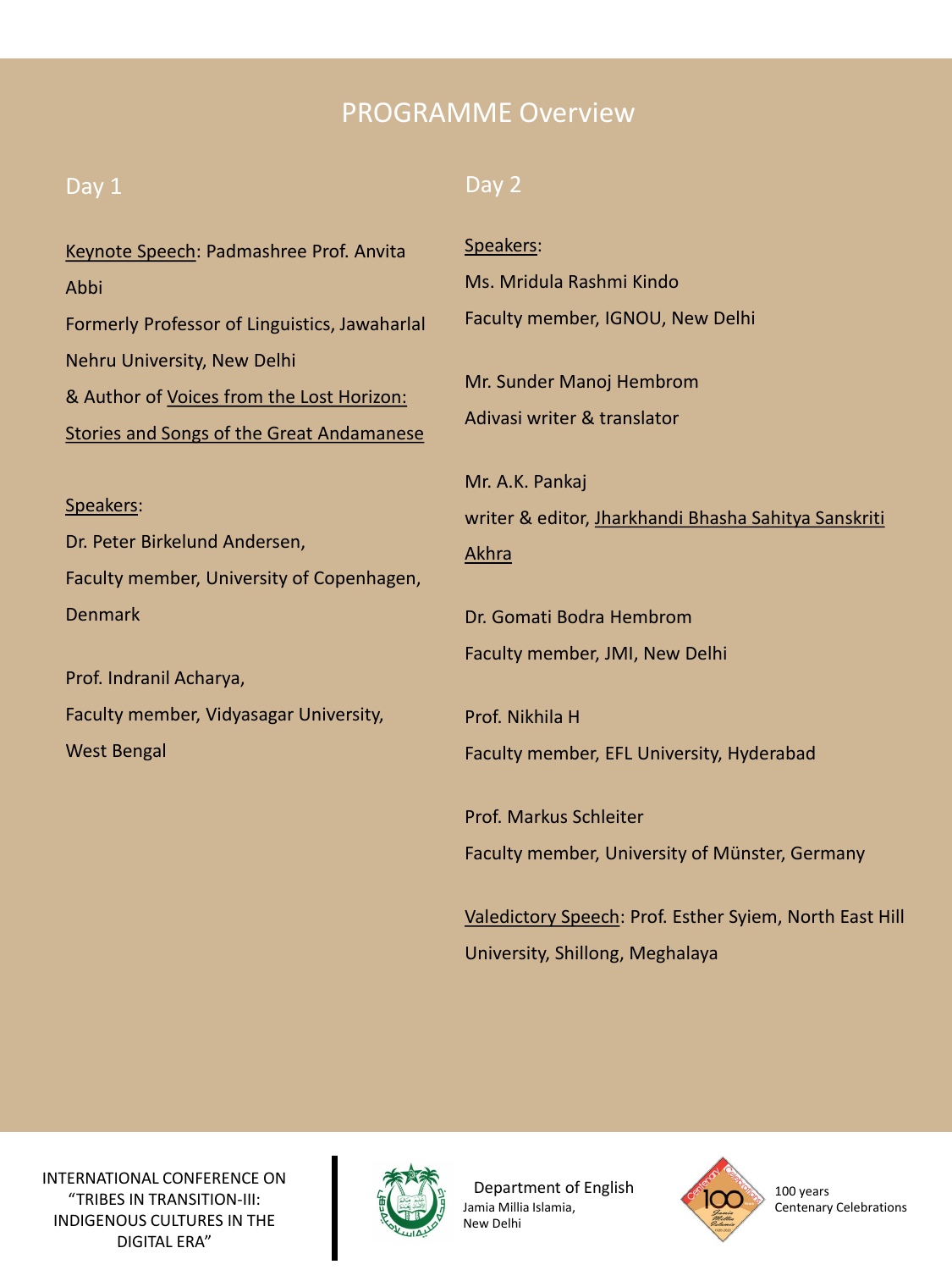

# PROGRAMME SCHEDULE - DAY ONE (21-09-2021)

#### SESSION ONE: Inaugural Session: 11.00 - 12.30 AM IST

Welcome Speech by the Head, Dept of English, Prof. Simi Malhotra, JMI Introduction to the Theme by Dr. Ivy Imogene Hansdak, Convener of the Conference, Dept of English, JMI

Presidential Address: Prof. M. Asaduddin, Dean, Faculty of Humanities & Languages, JMI

Keynote Speech: Padmashree Prof. Anvita Abbi Formerly Professor of Linguistics, Jawaharlal Nehru University, New Delhi & Author of Voices from the Lost Horizon: *Stories and Songs of the Great Andamanese*

#### SESSION TWO: 3.00 – 4.30 PM IST

THEME: "SCOPE OF FOLKLORE STUDIES IN THE DIGITAL ERA"

Chair: Prof. Anand Mahanand (faculty member, EFL University, Hyderabad)

Speakers: Dr. Peter Birkelund Andersen (faculty member, University of Copenhagen,

Denmark) & Prof. Indranil Acharya (faculty member, Vidyasagar University, WB)



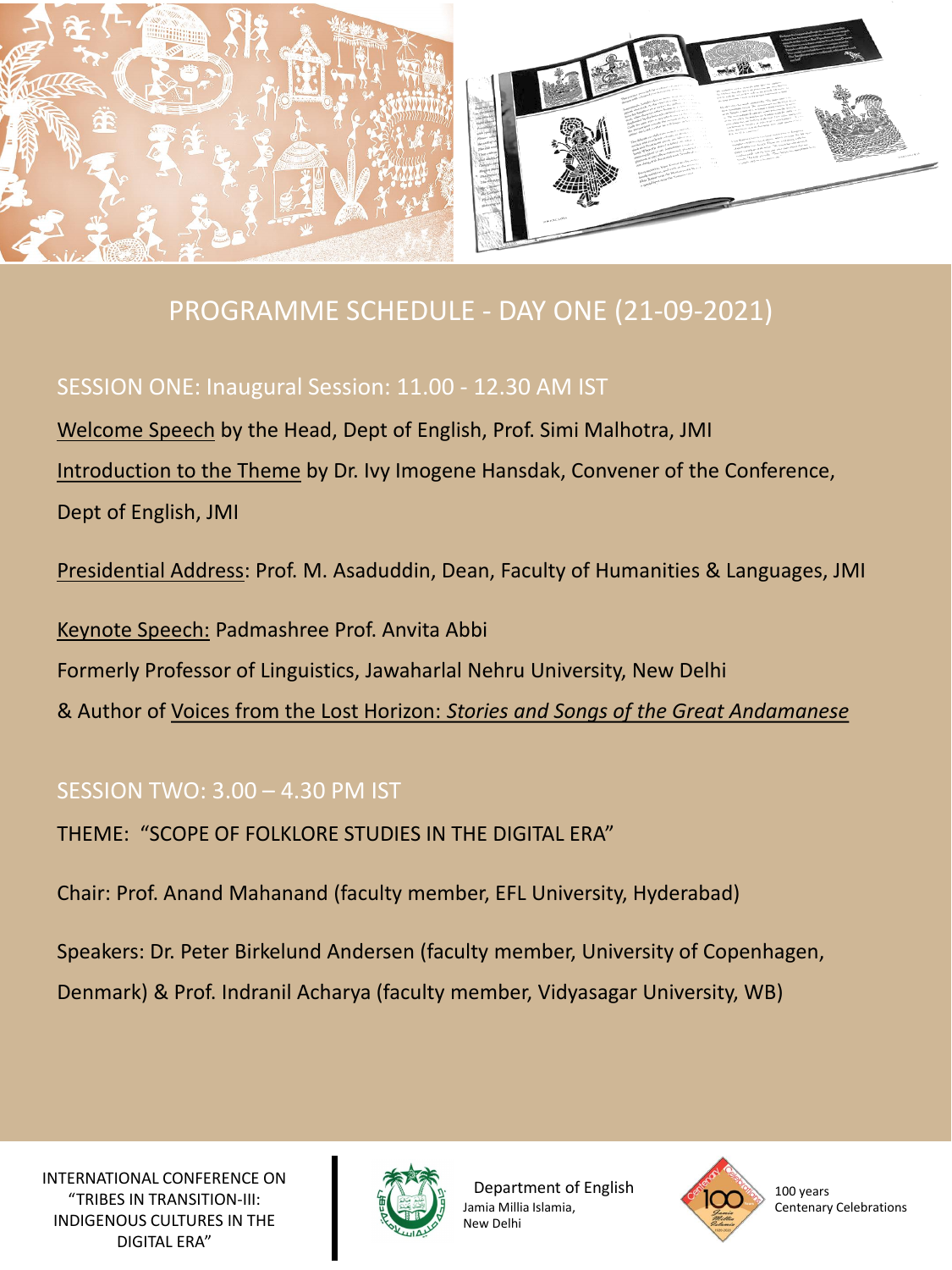# PROGRAMME SCHEDULE - DAY TWO (22-09-2021)

#### SESSION THREE: 11.00 – 12.30 AM IST

Panel Discussion (Bilingual)

THEME: "INDIGENOUS IDENTITY and ITS SURVIVAL IN THE DIGITAL ERA"

Chair: Ms. Vandna Tete (Adivasi poet and cultural activist)

Speakers: Ms. Mridula Rashmi Kindo (faculty member, IGNOU, New Delhi), Mr. Sunder Manoj Hembrom (Adivasi writer & translator) & Mr. A.K. Pankaj (writer & editor, *Jharkhandi Bhasha Sahitya Sanskriti Akhra*)

#### SESSION FOUR: 3.00 – 4.45 PM IST

THEME: "PORTRAYAL OF THE INDIGENOUS/ TRIBAL IN INDIAN CINEMA & MASS MEDIA"

Chair: Prof. V.B. Tharakeshwar (faculty member, EFL University, Hyderabad)

Speakers: Dr. Gomati Bodra Hembrom (faculty member, JMI, New Delhi), Prof. Nikhila H (faculty member, EFL University, Hyderabad) & Prof. Markus Schleiter (faculty member, University of Münster, Germany)

#### **SESSION FIVE: Valedictory Session: 5.00 – 6.00 PM IST**

Valedictory Speech: Prof. Esther Syiem, North East Hill University, Shillong, Meghalaya.

Vote of Thanks



Department of English Jamia Millia Islamia, New Delhi